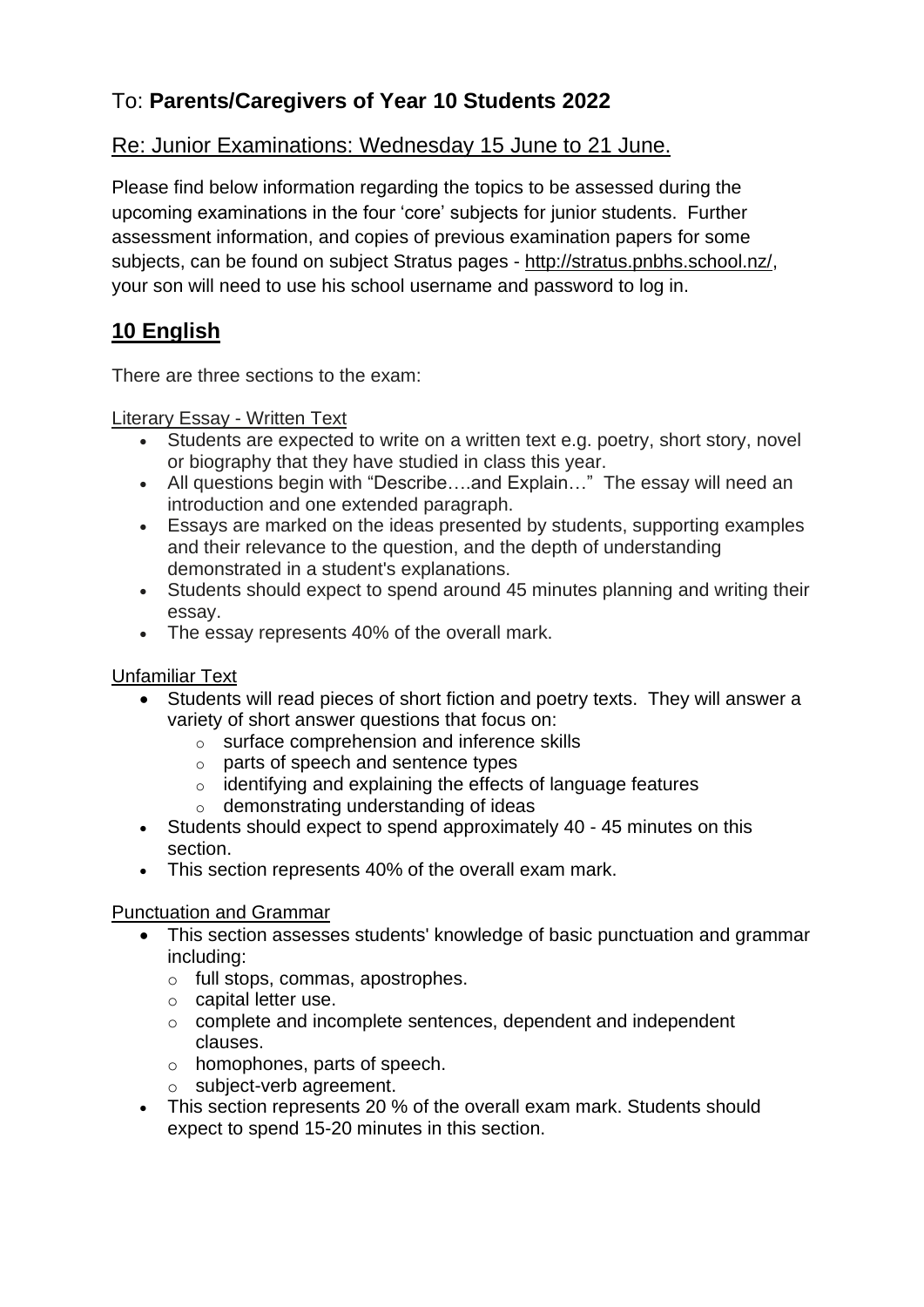# **10 Mathematics**

Students are expected to have a ruler, calculator and pens. **Your son will be at a huge disadvantage without a calculator.**

Students can find previous mid and end-of-year examinations on Stratus – please focus only on the sections below:

Short Answer Section

• Basic number knowledge/strategies and algebraic skills.

Number Section

- Addition, subtraction, multiplication and division equations and application problems involving whole numbers and decimal numbers.
- Fractions simplifying, mixed/improper, ordering of, converting to decimals, adding/subtracting/multiplying and dividing), application problems.
- Percentages converting %, fractions and decimals, % increases and decreases, % of an amount, % difference, finding the original amount, GST, rates and ratios.

### Algebra Section

- Combining like terms.
- Simplifying expressions involving multiplication and division, including exponents.
- Expanding and factorising single brackets.
- Simplifying expressions involving all 4 operations and single brackets.
- Substitution.
- Rearranging equations.
- Solving linear equations.
- Algebraic Fractions.
- Writing expressions for word problems and vice versa.

## **10 Social Studies - Treaty of Waitangi**

There are four sections in this examination.

Resource interpretation

- There are 30 marks for this section on the Treaty of Waitangi. Students need to have studied and understand:
	- o The reasons for the need for an agreement between Maori and Tauiwi (non-Maori newcomers).
	- o The meanings of the articles of the Treaty of Waitangi.
	- o Current issues relating to the Treaty of Waitangi.
- There will be interpretation questions based on the content learned in class (a and b) and questions based on the interpretation of resources that are provided in the exam (c).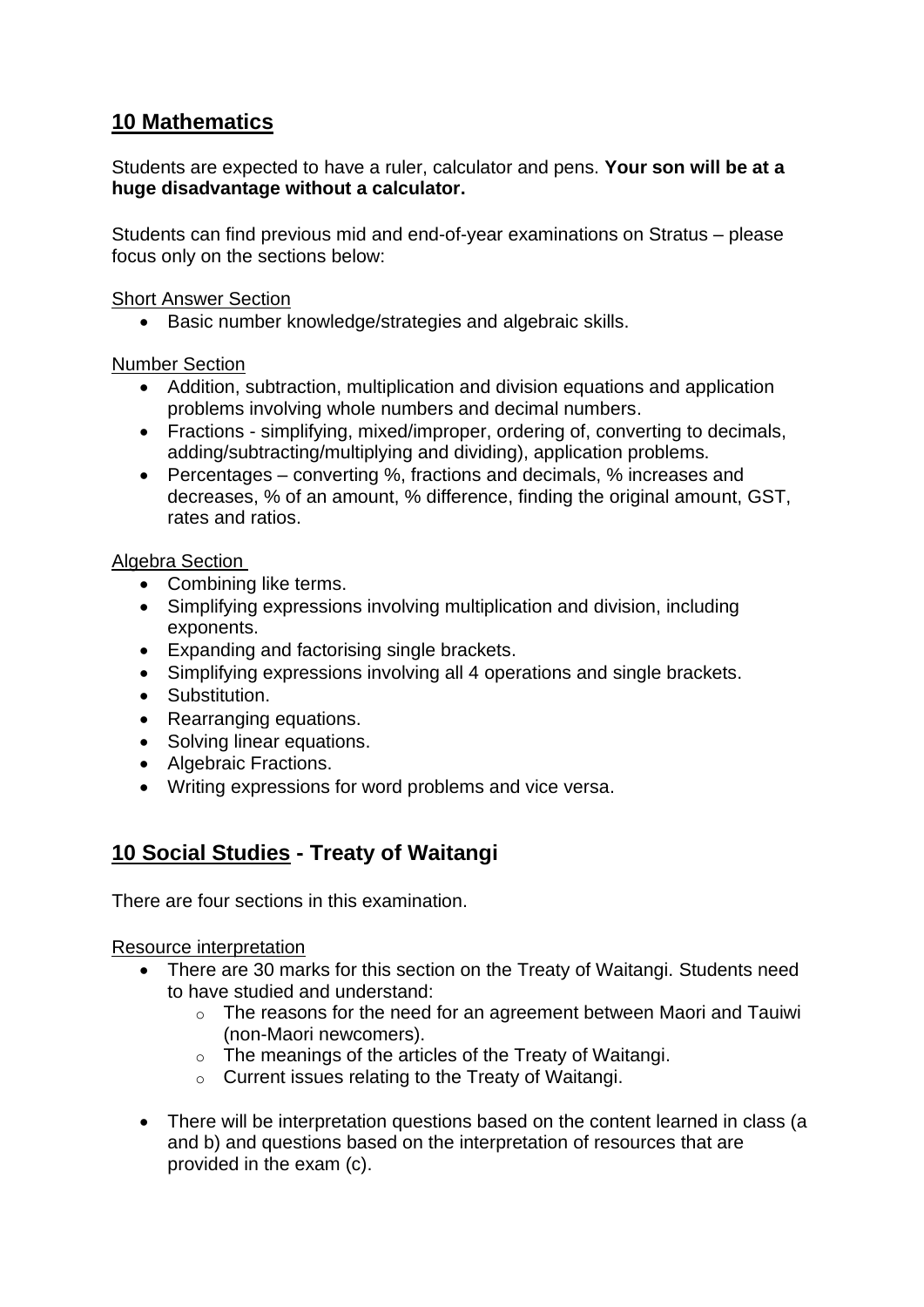Paragraph Writing

- This section is worth 15 marks.
- Students are to complete two paragraphs from a choice of questions based on

Either:

o the cause and effect of a New Zealand War.

Or

- o The significance of a New Zealand War/s.
- There will be no stimulus material provided in the examination paper for this section – student responses rely on their preparation and revision of content.
- Paragraphs will require extended and appropriate statements and explanations, and students should use PEEL paragraph structure. Please note that this is not the exact question - questions will be based on these topics.

### **Skills**

- This section is worth 15 marks.
- Students will be required to:
	- o Create a line graph.
	- o Read information from graphs and tables of information.
	- o Recognise basic patterns and / or relationships and / or trends from graphs and tables of information.
	- o Make reasoned statements (infer) based on information provided.
- This section is based on skills ability not memory preparation. Skills practice is the way to prepare.

#### Current Events

This section is worth 10 marks and will involve:

- Matching lists of headlines, events, places, or people to a current event from early 2022 to now.
- Recognising people from a current event from early 2022 to now.
- Writing sentences to explain a current event from early 2022 to now.

### **10 Science**

Materials needed : 2 blue or black pens, pencil ruler, calculator, eraser and a sharpener. Total marks available 120.

Stratus Science Year 10 course page has past examinations, vocabulary lists, and plenty of resources for revision.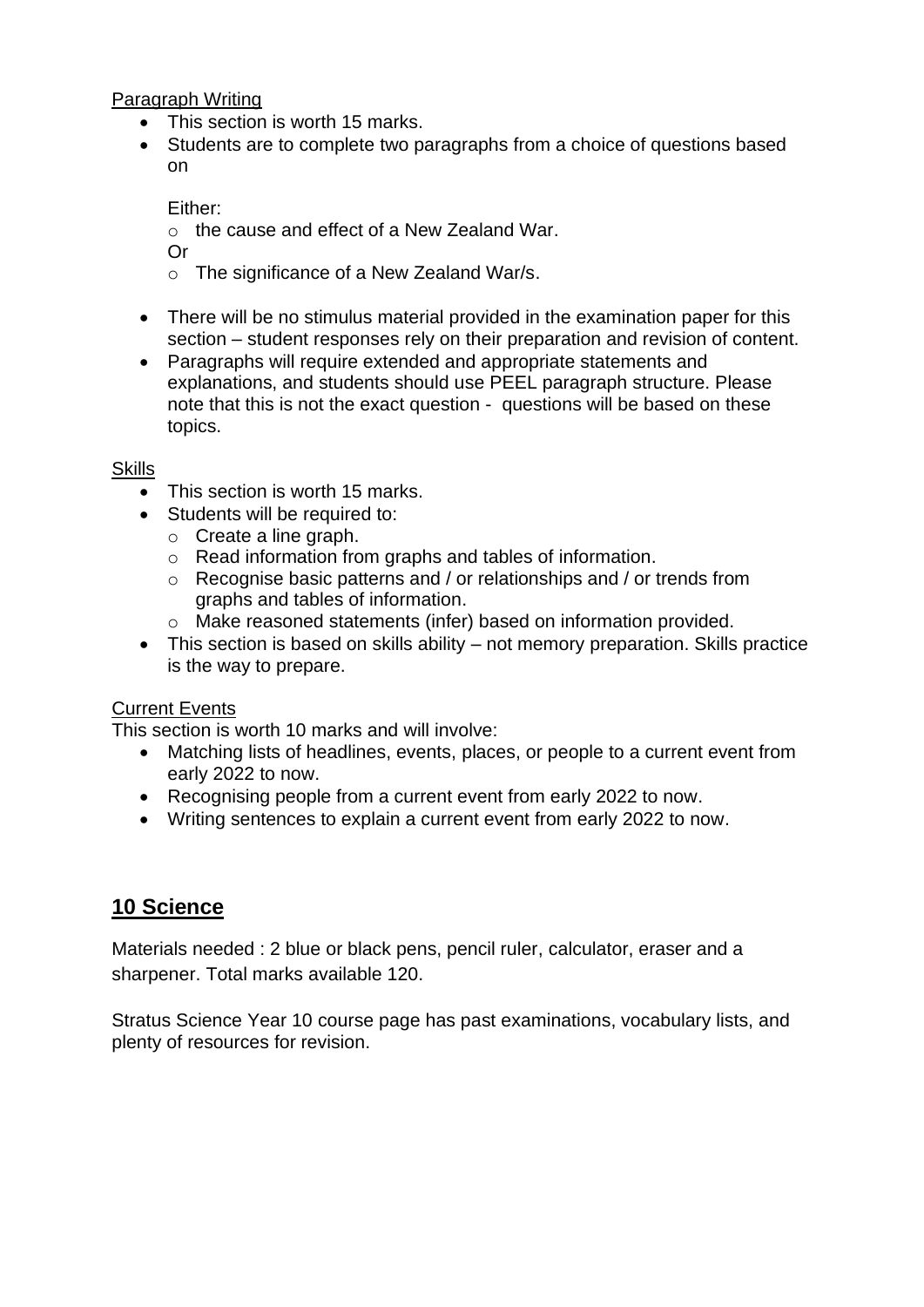Students will learn and be tested on the following three units:

Unit 1: Medical Science (Multiple choice, long and short answer – 40 marks)

- Understand that cells form the basis of all living organisms
- Understand and describe how the human body is made of different organ systems.
- Investigate and understand relationships between structure and function in living organisms.
- Identify, name and describe the major bones of the skeleton and describe their functions (support, shape and protection).
- Describe and understand the concept of antagonistic muscles and how they work to make movement possible.
- Use examples to help describe how antagonistic muscles work.
- Label the main parts of a synovial joint.
- Describe the movement and location of the hinge and the ball and socket joints.
- Identify and label the features of the human heart (chambers, veins and arteries).
- Describe the flow of blood through the heart (must identify and name the heart valves.
- Identify and describe the major features and functions of arteries, veins, and capillaries.
- Outline and describe the composition of blood (major components).
- Describe the mechanics of breathing inhalation and exhalation.
- Identify the diaphragm, intercostal muscles and ribs and describe the role of each during breathing.
- Define excretion and relate this to what is excreted via the lungs
- Identify and describe the different parts of the lungs.
- Describe how diffusion in capillaries occurs, including gas exchange.
- Distinguish the difference between breathing and respiration.
- Describe the basic process of respiration.
- Understand and be able to describe the differences in the process of aerobic versus anaerobic respiration.

Unit 2: Forces and Motion (Multiple choice, long and short answers – 40 marks)

- Describe and define what each of distance, speed, acceleration and time are.
- Describe how each of distance, speed, acceleration and time are measured, and in what units.
- Be able to convert between different SI units of distance and between hours, minutes and seconds.
- Use the formula  $v = d/t$  and the formula  $a = v/t$ .
- Draw d-t graph and interpret motion from a d-t graph.
- Understand and describe what a force is.
- Understand that we cannot see forces, but we can understand them by their effects.
- Some understanding of direct forces and forces at a distance.
- Describe how force is measured, and in what units.
- Be able to depict one or more forces (as vectors) being applied on an object.
- Describe the difference between balanced and unbalanced forces.
- Understand that applying an unbalanced forces to an object will result in a change in motion.